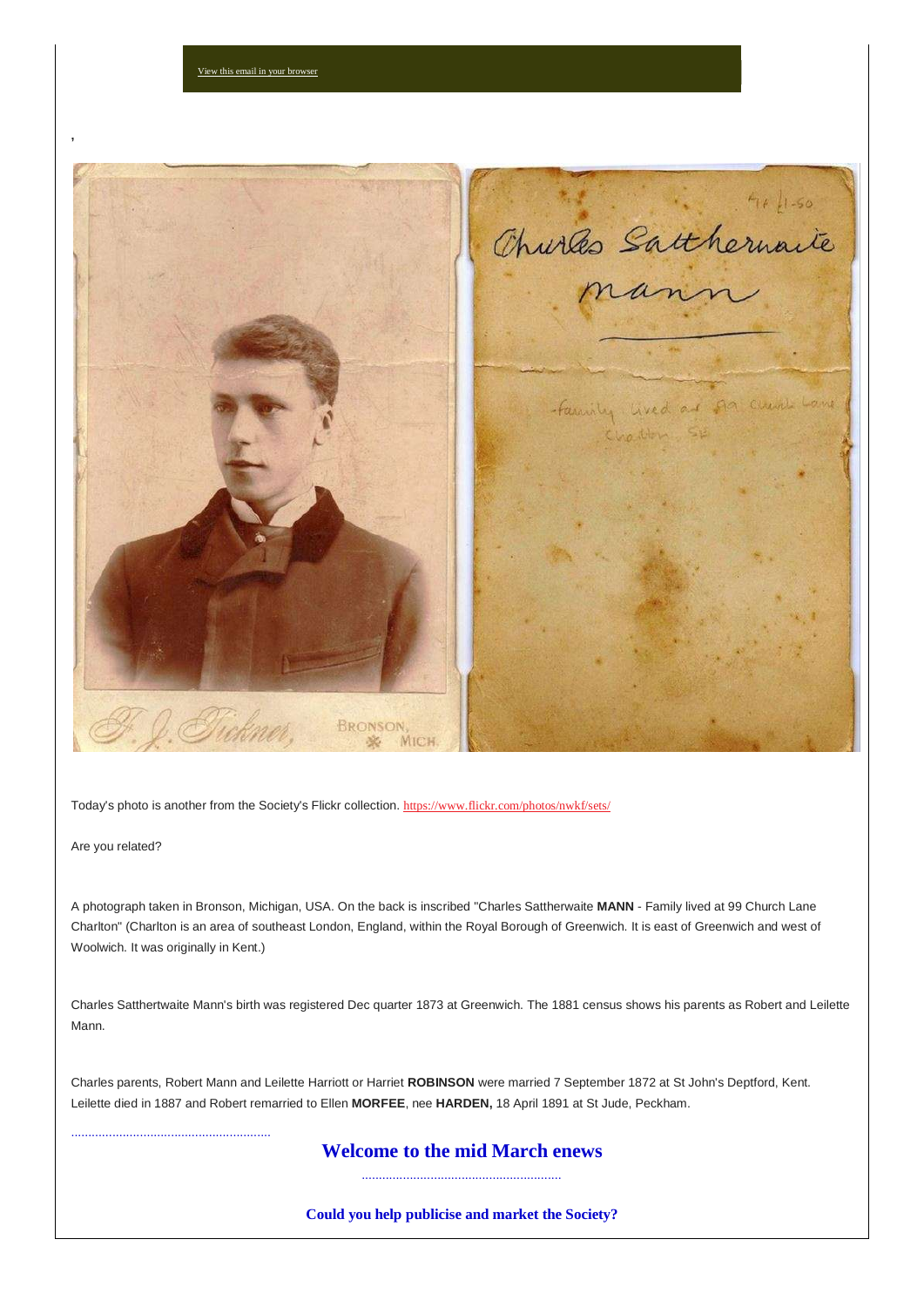Mike Weeks is the Society's Publicity Officer but the team around him has dwindled of late, partly because team members have taken on other responsibilities. So the Publicity sub committee is in need of ideally another two members with fresh ideas to help publicise and market the Society.

- Who do you think we should be targeting membership at? The newly retired? Young people?
- Are you a member of other societies and can share ideas and experience?
- Want to share your thoughts on what we do or could be doing? Is there such a thing as too much publicity?
- Do you have ideas for posters, or a way with words for articles? We want your ideas for promoting family history and the Society.
- You don't have to be local to North West Kent as committee meetings can be hybrid a mix of *Zoom* and in person.

Please contact Mike if you have ideas or want to find out more on [publicity@nwkfhs.org.uk](mailto:publicity@nwkfhs.org.uk?subject=Publicity%20and%20Marketing)

#### **Society Library: opening hours and booking**

**At present the library is open and staffed by library volunteers on Wednesdays from midday to 4pm.**

**To prevent overcrowding users must, please, phone our Librarian Janet on 01322 384836 in advance to check there is space for the time period you would like to come.**

Janet has told me that most people come about midday and stay til 3.30pm or so. At the moment there is plenty of space for everyone who has booked.

There are three PCs for research; or you can use your own device - but if using your own device you need to join Kent Libraries to be able to log in to the library edition of Ancestry, FindmyPast and other resources.

If you cannot get there in the afternoon but can make the morning, please phone Janet to discuss as a library Volunteer may be able to open up early for you.

**Library at: 80 Summerhouse Drive, Joydens Wood, Kent DA5 2EE**

Parking in nearby roads.

..........................................................

..........................................................

**Society Membership 2022 Renewal was due 1 January and still only £10 Members should all have renewed by now for 2022.**

**2021 was an unusual year, but we hope you still felt your £10 subs was a bargain and will continue to be so, given our programme of talks and workshops, whether in person or** *Zoom,* **and our four quarterly journals.**

**Please also remember to let our Membership Secretary know of any change of address or email address.**

[https://www.nwkfhs.org.uk/about/membership/our-membership](https://nwkfhs.us4.list-manage.com/track/click?u=cde10858510442d6e71f0f3a6&id=5fe470a630&e=a709ee61ff)

[https://www.nwkfhs.org.uk/shop/nwkfhs-shop/membership](https://nwkfhs.us4.list-manage.com/track/click?u=cde10858510442d6e71f0f3a6&id=569e950cb3&e=a709ee61ff)

(this enews is free to members and non members alike).

#### **......................................................**

**Talks** are now either in person at our Dartford and Sevenoaks venues or by Z*oom*. The combined details of *Zoom* and in person talks are in one chronological list below.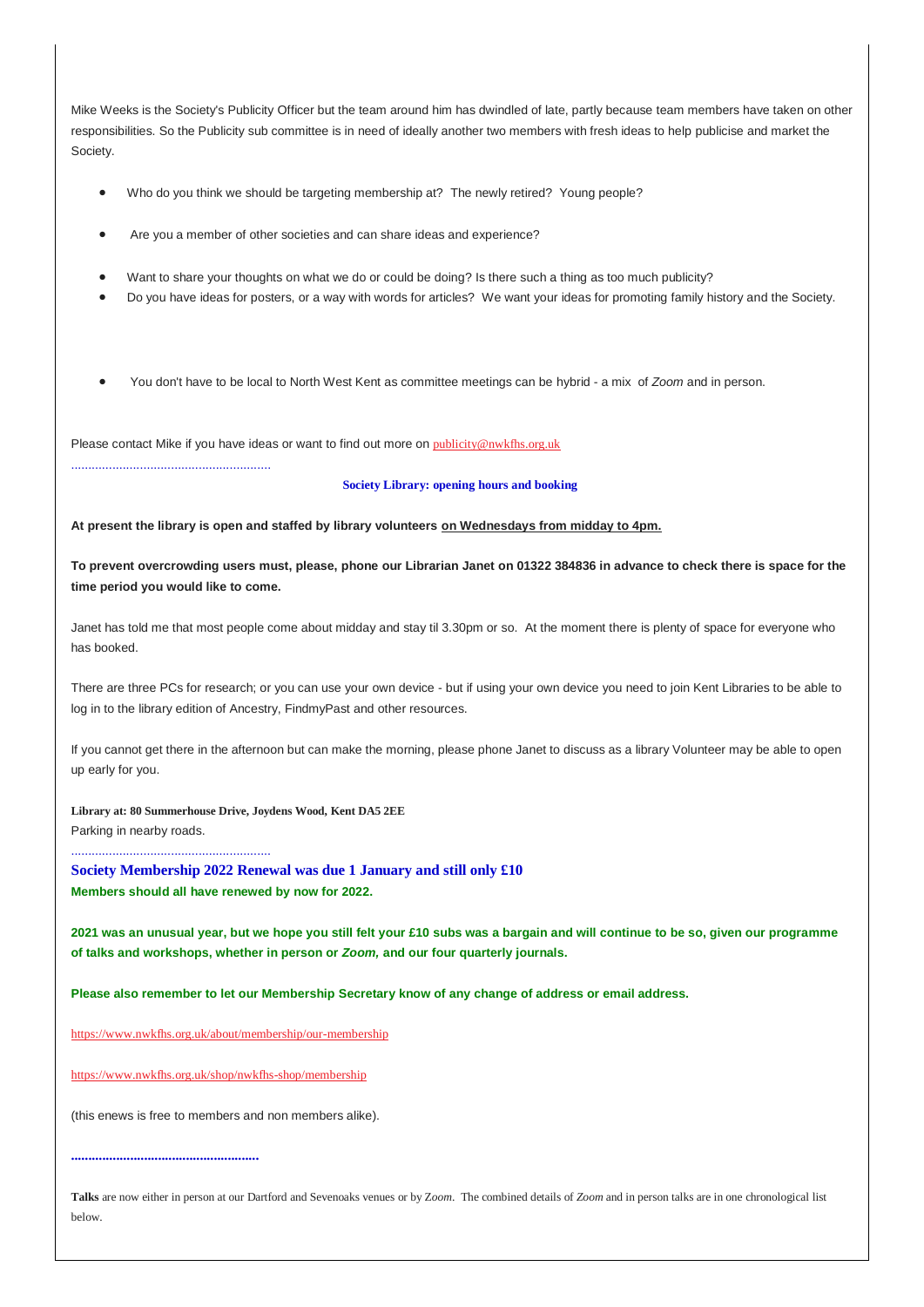The description for each Talk states clearly whether it is via *Zoom* or an in person talk.

Currently all Workshops remain *Zoom*.

# **......................................................**

# *ZOOM* **Talks**

**Zoom Talks are open to all**. They cannot be pre booked - please just log on via the link in good time.

All times given are UK time.

NWKFHS members who missed a talk, perhaps because you are not in our timezone, note that **some** speakers have allowed their talks to be recorded and recorded talks are saved here - [https://nwkfhs.org.uk/resources/all-other/zoom-talk-videos](https://nwkfhs.us4.list-manage.com/track/click?u=cde10858510442d6e71f0f3a6&id=c55d1d8b31&e=a709ee61ff) note this link only works for paid up members logged into the website. Sometimes speakers have given permission for their talks only to be recorded for a specified amount of time, so members please do check the link.

#### **.......................................................**

*Zoom* **Talk Tuesday 22 March log in from 7pm for a 7.30 start "The Life & Legacy of George Bradshaw"**

**Dr David Turner will examine how Bradshaw's company produced guides and handbooks that were considered indispensable for Victorian and Edwardian railway travellers and reveals how they were seen by the public.**

Zoom host: Mike Weeks

**.....................................................**

This talk will be recorded and placed on the website probably within a few days afterwards. The Zoom link will be published on the website [www.nwkfhs.org.uk](https://nwkfhs.us4.list-manage.com/track/click?u=cde10858510442d6e71f0f3a6&id=b630185942&e=a709ee61ff) nearer the date.

If you listen to a Talk and, especially if you are a non-member of the Society, please consider making a donation to the Society through our eshop

[https://www.nwkfhs.org.uk/shop/nwkfhs-shop/services](https://nwkfhs.us4.list-manage.com/track/click?u=cde10858510442d6e71f0f3a6&id=af9b754789&e=a709ee61ff) and scroll down for 'Society Donation'. Even though we don't have to hire a hall for our virtual talks, we still have to pay the speaker and have bought Zoom licenses.

# **Saturday 2 April Doors Open 9.45am meeting starts at 10.30am at Dartford Branch. Location: Dartford Science and Technology College, Heath Lane, Dartford Kent DA1 2LY Guest speaker Kathy Chater will give a talk about Coroners' Inquests**

Coroners' inquests produce a wealth of information for family historians. Ancestors might have been involved in a number of ways, such as jurors, court officials or witnesses.

Inquests don't just reveal how someone died – they also show how, where and with whom the deceased lived and how they got on with family, friends and neighbours.

Kathy Chater has been tracing her own ancestry for over forty years. She is the author of Tracing Your Huguenot Ancestors (2012); The Reformation in 100 Facts (2016); My Ancestor Was A Lunatic (2014) and Tracing Your Family Tree in England, Ireland, Scotland and Wales (2nd ed. 2008). She also contributes articles and reviews on social and family history to magazines and websites.

The meeting will be led by Janet Rose.

Free to NWKFHS members; non members are asked to make a donation towards costs of hall hire and speaker.

There is a large, free car park but it is shared with other users and can be busy at times.

No booking, just turn up.

**......................................................**

**......................................................**

*There is no April Meeting at Sevenoaks Branch*

*Zoom* **Talk Thursday 21 April log in from 7pm for a 7.30 start Brickwalls by Guest Speaker Ian Waller**

Ian Waller knows that every family historian has hit a brick wall at some stage in their research, and this talk examines ways of demolishing those brickwalls, breaking down barriers and overcoming challenges posed by documents that were not generated with the family historian in mind.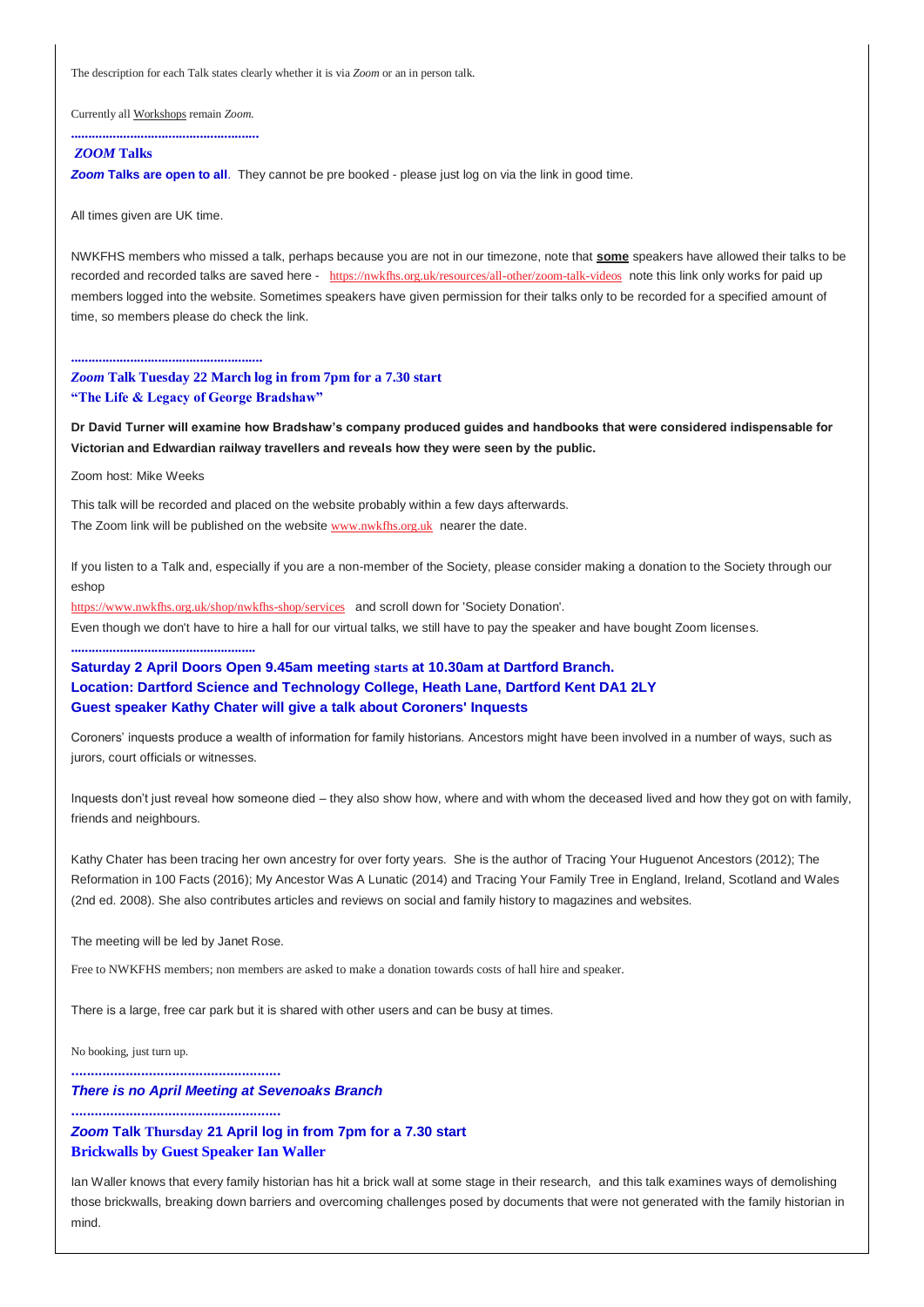Zoom host: Pat Gooding

This talk will be recorded and placed on the website probably within a few days afterwards, for up to two weeks. The Zoom link will be published on the website [www.nwkfhs.org.uk](https://nwkfhs.us4.list-manage.com/track/click?u=cde10858510442d6e71f0f3a6&id=0a38680892&e=a709ee61ff) nearer the date.

If you listen to a Talk and, especially if you are a non-member of the Society, please consider making a donation to the Society through our eshop

[https://www.nwkfhs.org.uk/shop/nwkfhs-shop/services](https://nwkfhs.us4.list-manage.com/track/click?u=cde10858510442d6e71f0f3a6&id=5320967475&e=a709ee61ff) and scroll down for 'Society Donation'.

Even though we don't have to hire a hall for our virtual talks, we still have to pay the speaker and have bought Zoom licenses.

# **Saturday 7 May Doors Open 9.45am meeting starts at 10.30am at Dartford Branch. Location: Dartford Science and Technology College, Heath Lane, Dartford Kent DA1 2LY Guest speaker Nicola White will give a talk about Thames Mudlarking**

Would you like to find out about mudlarking along the River Thames? Are you curious about what can be found in the Thames mud? One of the magical things about this pastime is that a muddy old object which has been languishing in the mud for centuries can make history come alive. It's always fun to unlock long lost history.

Nicola White moved to London some years ago and started mudlarking on the Thames foreshore. She has found many pieces of discarded history, some of which she has made into art and many of which are pointers to the everyday lives of our ancestors.

The meeting will be led by Janet Rose.

......................................................................

Free to NWKFHS members; non members are asked to make a donation towards costs of hall hire and speaker.

There is a large, free car park but it is shared with other users and can be busy at times.

No booking, just turn up.

....................................................................

**Thursday 12 May Doors Open 7.15pm Meeting starts 8.00pm talk at Sevenoaks Branch. Location: Otford Village Memorial Hall, High Street, Otford TN14 5PQ (adjacent car park is free in the evening).**

## **Guest Speaker Alan Williamson will give us a talk entitled "***He's cast a shoe"*

Free to NWKFHS members; non members are asked to make a donation towards costs of hall hire and speaker.

No booking, just turn up.

Free parking in the evenings at the adjacent large car park.

**.......................................................**

# *ZOOM* **Workshops, Special Interest and Discussion groups**

*Zoom* **Workshops (including Discussion Groups and Writing Groups)** have a maximum number to allow all attendees to participate, and are restricted to paid up North West Kent FHS members only. Workshops last for 2 hours.

Please note that booking is essential.

If any Society members missed a workshop which they would have liked to attend, or it filled up, see here for videos of some past workshops: [https://nwkfhs.org.uk/events/workshops/past-zoom-workshop-videos](https://nwkfhs.us4.list-manage.com/track/click?u=cde10858510442d6e71f0f3a6&id=c5f236022e&e=a709ee61ff)

Note the above link will only work for Society members logged into the website.

#### **16 March Parish Chest: A workshop on the documents found in the parish archives. David Cufley 7.30pm - 9.30**

Free but a donation via the web shop will be appreciated. [https://www.nwkfhs.org.uk/shop/nwkfhs-shop/services](https://nwkfhs.us4.list-manage.com/track/click?u=cde10858510442d6e71f0f3a6&id=b365b274ee&e=a709ee61ff) and scroll down for 'Society Donation'**.**

Capacity 15

Spaces are limited. Please reserve a place with [workshop.booking@nwkfhs.org.uk](mailto:workshop.booking@nwkfhs.org.uk?subject=Workshop%3A%20Parish%20Chest%2016%20March) including the event title and date together with your name and membership number.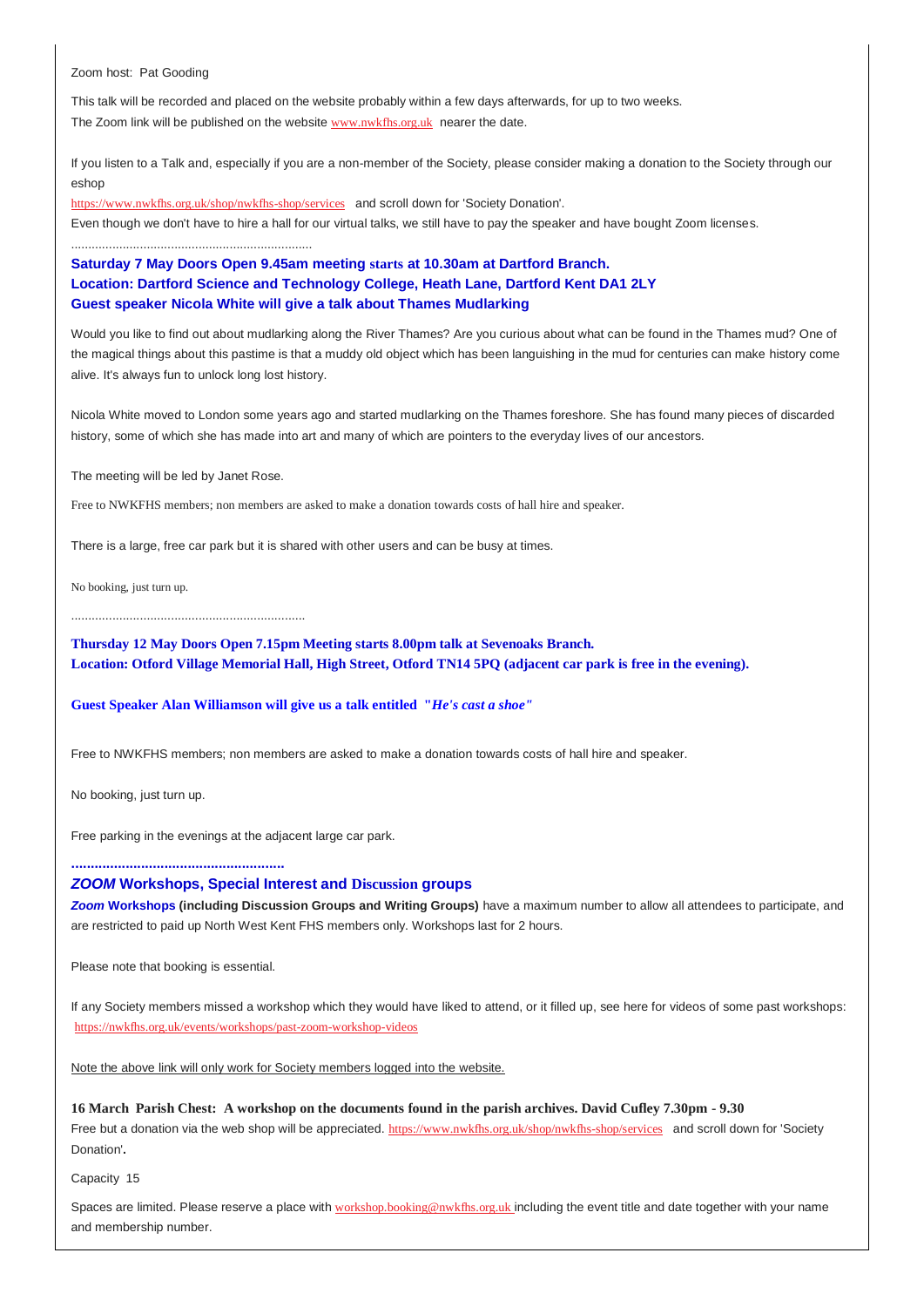### **23 March Breaking Down Brickwalls David Cufley 10.30am - 12.30pm**

Discussion workshop to help researchers get over research hurdles (**entries must be submitted by 9 March.**) Please provide a name, topic and some background information

Free but a donation via the web shop will be appreciated. [https://www.nwkfhs.org.uk/shop/nwkfhs-shop/services](https://nwkfhs.us4.list-manage.com/track/click?u=cde10858510442d6e71f0f3a6&id=5cf79c76ac&e=a709ee61ff) and scroll down for 'Society Donation'.

Capacity 12

Spaces are limited. Please reserve a place with [workshop.booking@nwkfhs.org.uk](mailto:workshop.booking@nwkfhs.org.uk?subject=Workshop%3A%20Breaking%20Down%20Brick%20Walls%2023%20March) including the event title and date together with your name and membership number.

#### **30 March DNA Discussion Group Laura Lincoln 10.30am - 12.30pm**

Free but a donation via the web shop will be appreciated. [https://www.nwkfhs.org.uk/shop/nwkfhs-shop/services](https://nwkfhs.us4.list-manage.com/track/click?u=cde10858510442d6e71f0f3a6&id=fd38fda8db&e=a709ee61ff) and scroll down for 'Society Donation'.

### Capacity 12

Spaces are limited. Please reserve a place with [workshop.booking@nwkfhs.org.uk](mailto:workshop.booking@nwkfhs.org.uk?subject=DNA%20Discussion%20Group%20on%2030%20March) including the event title and date together with your name and membership number

# **6 April Discussion Group Should History be rewritten? and Members Choice (members to suggest topics for discussion). Leader Carolyn Barclay 10.00am to 11.45am**

Free but a donation via the web shop will be appreciated. [https://www.nwkfhs.org.uk/shop/nwkfhs-shop/services](https://nwkfhs.us4.list-manage.com/track/click?u=cde10858510442d6e71f0f3a6&id=f80704c27e&e=a709ee61ff) and scroll down for 'Society Donation'.

Capacity 15

Spaces are limited. Please reserve a place with [workshop.booking@nwkfhs.org.uk](mailto:workshop.booking@nwkfhs.org.uk?subject=6%20April%20Discussion%20group) including the event title and date together with your name and membership number.

#### **6 April Workshop Trade Sources Leader David Cufley 7.30pm to 9.30pm**

This workshop explores the sources available for family historians to research ancestors' occupations and industries.

Free but a donation via the web shop will be appreciated. [https://www.nwkfhs.org.uk/shop/nwkfhs-shop/services](https://nwkfhs.us4.list-manage.com/track/click?u=cde10858510442d6e71f0f3a6&id=5572dd6cab&e=a709ee61ff) and scroll down for 'Society Donation'.

#### Capacity 15

Spaces are limited. Please reserve a place with [workshop.booking@nwkfhs.org.uk](mailto:workshop.booking@nwkfhs.org.uk?subject=6%20April%20Trade%20Sources) including the event title and date together with your name and membership number.

#### **13 April Workshop Flickr for Family Historians Leader Walter Eves 10.30am to 12.30pm**

This workshop explores how Flickr, a popular photo-sharing and hosting service can be useful for Family and Local Historians.

Since 2013 the Society has been posting various documents, deeds, postcards, wills etc. that were in private personal collections and thus in the main part unavailable for anyone else to see.

So far there are about 3,500 items from the 1800s (some with content dating back to the 1700s) through to WW1 and into the 1920s and 1930s covering Kent and the rest of the country - creating a searchable name rich resource.

Free but a donation via the web shop will be appreciated. [https://www.nwkfhs.org.uk/shop/nwkfhs-shop/services](https://nwkfhs.us4.list-manage.com/track/click?u=cde10858510442d6e71f0f3a6&id=03d7338e74&e=a709ee61ff) and scroll down for 'Society Donation'.

#### Capacity 15

Spaces are limited. Please reserve a place with [workshop.booking@nwkfhs.org.uk](mailto:workshop.booking@nwkfhs.org.uk?subject=13%20April%20Flickr) including the event title and date together with your name and membership number.

#### **20 April Scottish Interest Group Workshop Leaders Pam Goddard/Carolyn Barclay 2.30am to 4.30pm**

Kirk Sessions: this workshop explores the role of the Kirk Sessions as the Parish Courts, their function and how accessing the records can give an insight into our ancestors' lives.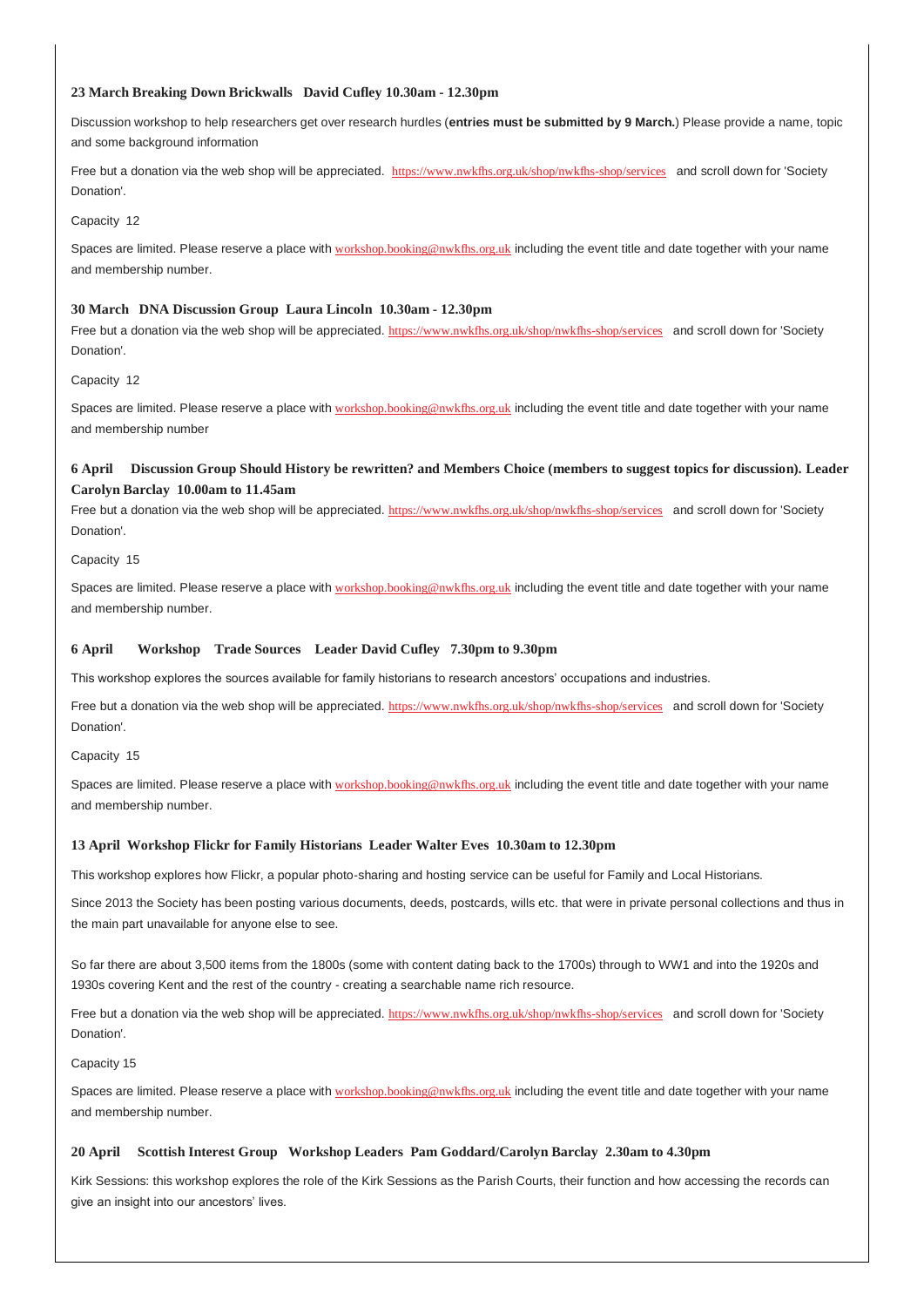Free but a donation via the web shop will be appreciated. [https://www.nwkfhs.org.uk/shop/nwkfhs-shop/services](https://nwkfhs.us4.list-manage.com/track/click?u=cde10858510442d6e71f0f3a6&id=b778c362a2&e=a709ee61ff) and scroll down for 'Society Donation'.

Capacity 15

Spaces are limited. Please reserve a place with [workshop.booking@nwkfhs.org.uk](mailto:workshop.booking@nwkfhs.org.uk?subject=20%20April%20Scottish%20Interest%20group) including the event title and date together with your name and membership number.

#### **27 April Workshop Laura Lincoln DNA Discussion Group 10.30am to 12.30pm**

Free but a donation via the web shop will be appreciated. [https://www.nwkfhs.org.uk/shop/nwkfhs-shop/services](https://nwkfhs.us4.list-manage.com/track/click?u=cde10858510442d6e71f0f3a6&id=968a6b24e8&e=a709ee61ff) and scroll down for 'Society Donation'.

Capacity 15

Spaces are limited. Please reserve a place with [workshop.booking@nwkfhs.org.uk](mailto:workshop.booking@nwkfhs.org.uk?subject=27%20April%20DNA%20Discussion) including the event title and date together with your name and membership number.

**----------------------------------**

**Many, many thanks to workshop coordinator Carolyn Sekulowicz-Barclay for arranging our exciting programme of workshops, and to the workshop leaders who all give their time freely.**

**Society members please book by emailing Carolyn for the link / code to enable you to attend any of the above Workshops and Discussion Groups.** [workshop.booking@nwkfhs.org.uk](mailto:workshop.booking@nwkfhs.org.uk?subject=NWKFHS%20Workshops)

**Carolyn would like to hear from you if you have topic requests for workshops or want to suggest different dates or times.**

#### **Workshops to the end of June are on page 8 of the March Journal.**

**If** you participate in a workshop, please consider making a donation to the Society through our eshop [https://www.nwkfhs.org.uk/shop/nwkfhs-shop/services](https://nwkfhs.us4.list-manage.com/track/click?u=cde10858510442d6e71f0f3a6&id=e1e9e2592f&e=a709ee61ff) and scroll down for 'Society Donation'.

**-------------------------------------**

**See** [https://nwkfhs.org.uk/events/overview/all-upcoming-meetings](https://nwkfhs.us4.list-manage.com/track/click?u=cde10858510442d6e71f0f3a6&id=66e1f099ca&e=a709ee61ff) **f**or topics and dates / times of Workshops and Talks further ahead. **----------------------------------**

### **The Society Website - a Wealth of Information for Society Members**

#### **Logging on to the Website as a Member**

Did you know that the members' only area of our website is full of valuable resources such as past issues of our quarterly journals (all the way back to 1978), recorded zoom talks, surnames members are researching, and much, much more.

All you need to do is visit the members' only area of the website ([http://www.nwkfhs.org.uk/members-login](https://nwkfhs.us4.list-manage.com/track/click?u=cde10858510442d6e71f0f3a6&id=ca27a77645&e=a709ee61ff)) and log in with the details we have given you. (Look for your user name and first password on the Welcome Letter you received when you joined.)

Not sure how? We've prepared a video which will show you exactly what to do, step by step. Why not take a look today and see what more you can add to your family tree research?

#### [https://www.youtube.com/watch?v=eYBG1RWufrU](https://nwkfhs.us4.list-manage.com/track/click?u=cde10858510442d6e71f0f3a6&id=7b5816e5ac&e=a709ee61ff)

Haven't you joined our society yet? Please do consider becoming a member as it's only £10 for individuals and £12 for joint members, per year. Click on the link below to see more.

[http://www.nwkfhs.org.uk/about/membership/our-membership](https://nwkfhs.us4.list-manage.com/track/click?u=cde10858510442d6e71f0f3a6&id=a0b23ef680&e=a709ee61ff)

**...................................................**

## *Easyfundraising - a charity donation when you shop online*

[Click here](https://nwkfhs.us4.list-manage.com/track/click?u=cde10858510442d6e71f0f3a6&id=538989b49f&e=a709ee61ff) **to r**aise donations for North West Kent Family History Society whenever you shop online. Turn your everyday online shopping into FREE donations at no cost to you..

#### **So far the Society has 40** *easyfundraising* **supporters who have raised over £773.**

**......................................................**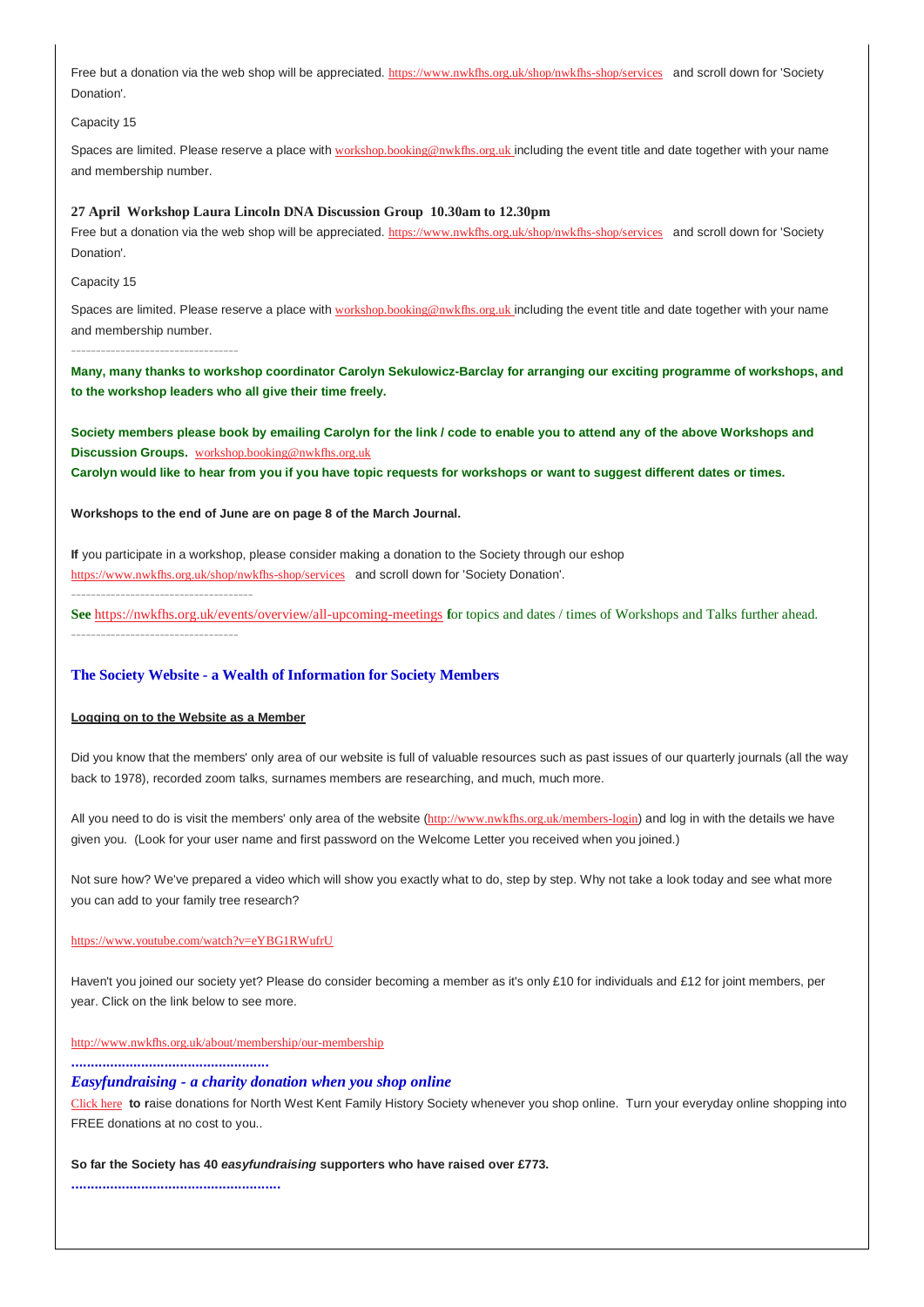**As this year's East Surrey FHS Day is near to Kent, all NWKFHS members are invited.**



A Family History Study Day Saturday 9th April 2022 10  $am - 3.45$  pm

**What happened to them?** - researching your ancestors in institutions

An all-day event at **Oxted Community Hall,** Church Lane, Oxted, Surrey, RH8 9NB

> **Gruel and Suet Dumplings Workhouse life** lan Waller

III born, ill bred, ill fed **Industrial Schools** Ann Morton of London Metropolitan Archive

Out of Sight, Out of Mind Sources for Surrey's Mental Hospitals 1770 - 1990 Julian Pooley of Surrey History Centre

Plus our Bookstall and Help Desk

Tea / coffee & biscuits available throughout the day

**Everyone is welcome** 

Donations towards the cost of the day would be appreciated

see www.eastsurreyfhs.org.uk for details

**more info:** [https://www.eastsurreyfhs.org.uk/](https://nwkfhs.us4.list-manage.com/track/click?u=cde10858510442d6e71f0f3a6&id=c673e5bc66&e=a709ee61ff)

**....................................................**

*I (Stella Eames) welcome photos of people or places (specially historical or family history) in the North West Kent area with a story about them as I like to start each newsletter with a photo and story. Please email me at [enews@nwkfhs.org.uk.](mailto:enews@nwkfhs.org.uk) with your contributions. Any photos must be your own copyright.* **...............................................................**

Click on our other links [https://www.nwkfhs.org.uk/blog](https://nwkfhs.us4.list-manage.com/track/click?u=cde10858510442d6e71f0f3a6&id=a05570620c&e=a709ee61ff) [Facebook](https://nwkfhs.us4.list-manage.com/track/click?u=cde10858510442d6e71f0f3a6&id=3715a169bb&e=a709ee61ff) [Flickr](https://nwkfhs.us4.list-manage.com/track/click?u=cde10858510442d6e71f0f3a6&id=c65a094613&e=a709ee61ff)

*I am a volunteer creating this e-news in my 'spare time' but, if you do notice any errors, please tell me, so that they are not carried forward to the next edition.*

*I often get asked to publicise family history fairs, new books on genealogy and small genealogy businesses. I use my discretion in including ones which are local to our area or which I think may interest readers. It does not mean that I or NWKFHS has any personal knowledge, or makes any recommendation, about the event or business.*

**---------------------------------------**